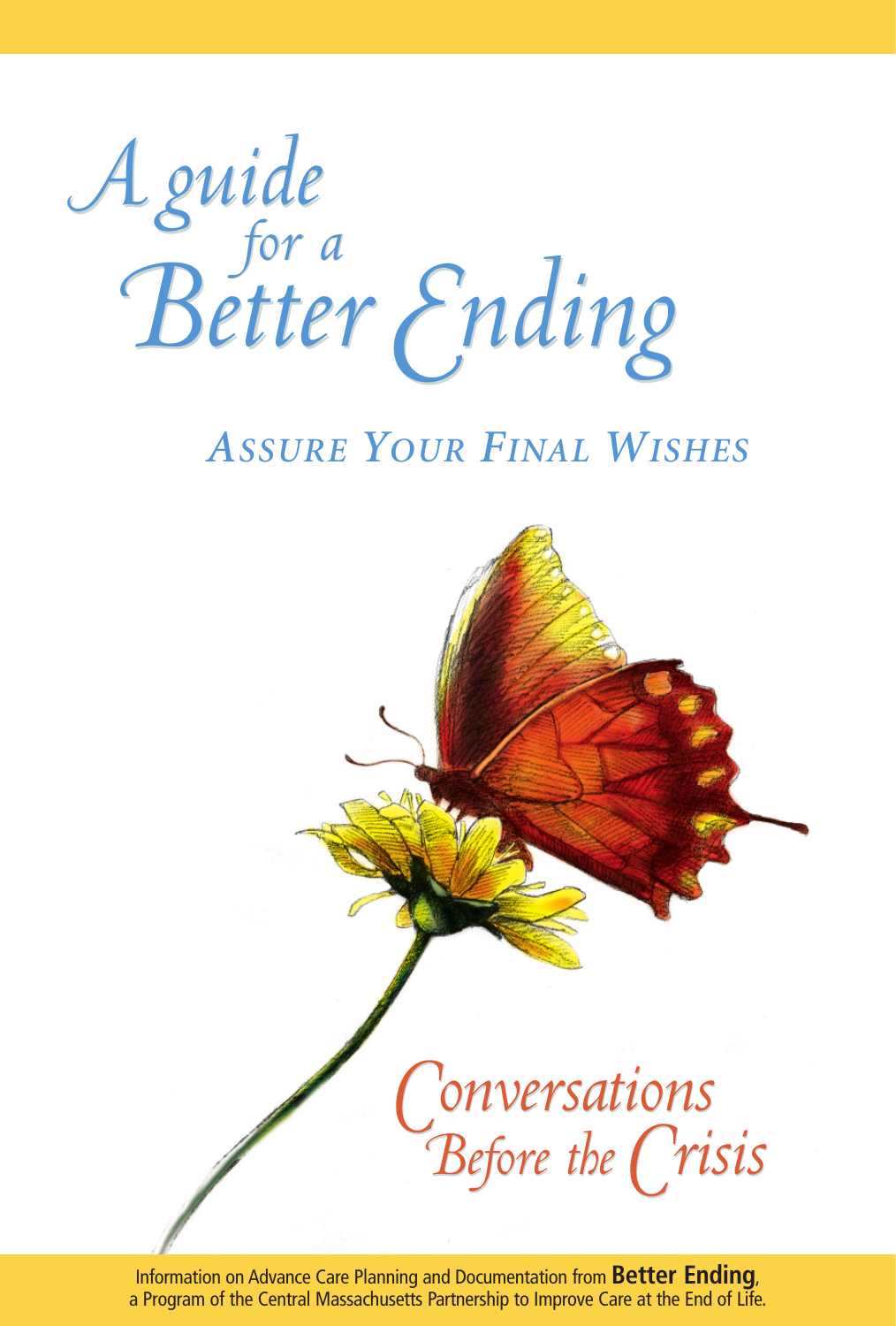# *We don't like to think about it,*

*but at any moment we could face a serious medical crisis. One that could leave us unable to communicate with our loved ones or health care providers. Yet few of us have prepared for this. The Central Massachusetts Partnership to Improve Care at the End of Life*

*was formed to help us prepare for this possibility and to improve the care that we receive when we are seriously ill or near the end of life.*

*The vision of the Partnership is that "All persons in Central Massachusetts live their last days in this life as comfortably as possible, in the setting of their choice, according to their expressed wishes, while they and their families are supported by a caring community."*

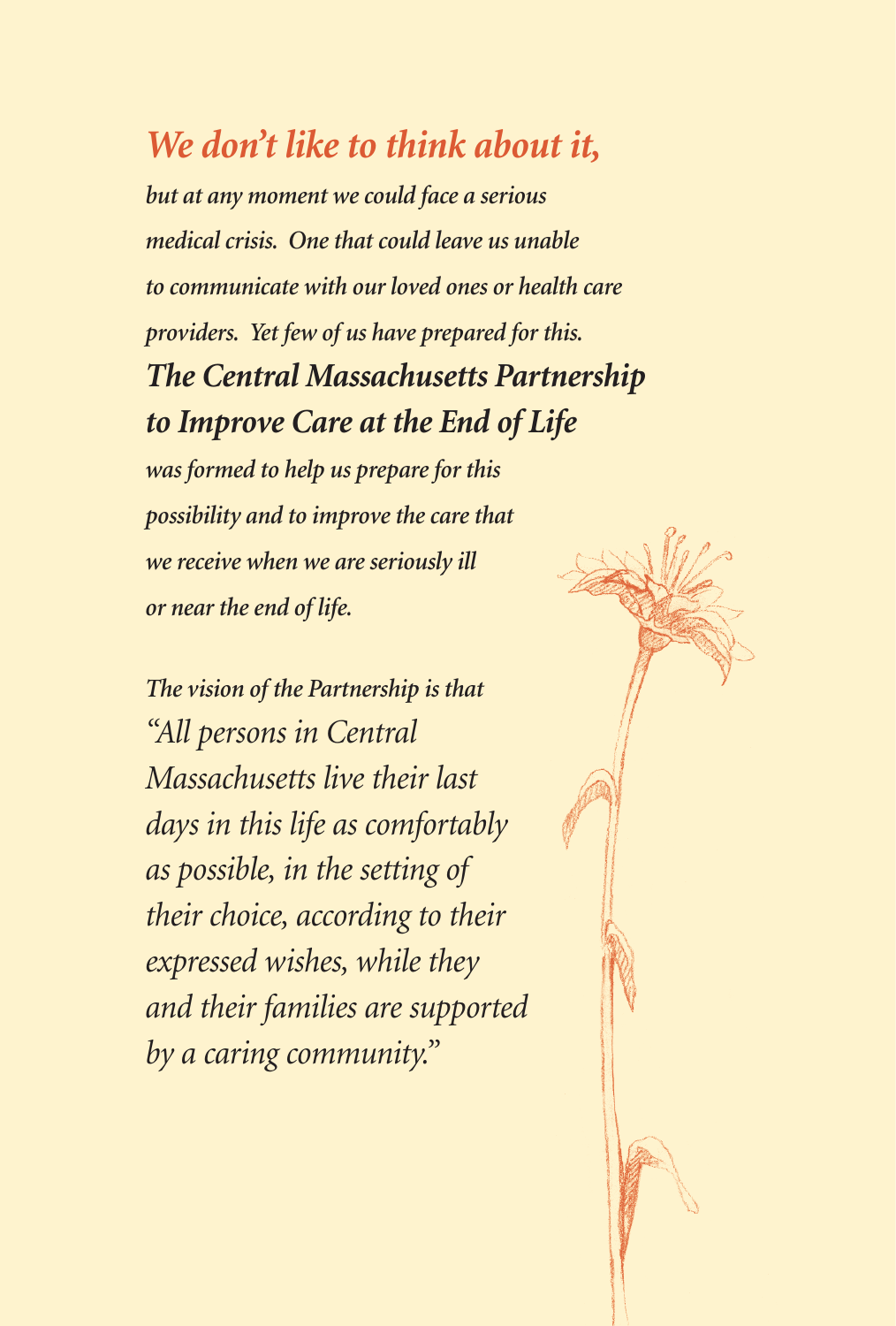Imagine that without warning, you have a life-threatening illness. You are unable to communicate with your loved ones, and you are not expected to recover. Imagine that you have survived a serious accident, but despite excellent medical treatment, you can no longer make decisions about your care. Or perhaps you have suffered through chronic illness that has progressed, so that you are no longer able to interact with others.

What if you are unable to communicate your wishes? What if you haven't told a loved one what is important to you? Do you want pain relief? Even if it means you would not be alert? Do you want a member of the clergy at your bedside in your final moments? What if your loved ones have different ideas and values? Your choices about care at the end of life may be very different from the choices of others, different even from members of your own family.

To ensure your wishes are followed you need to spend some thoughtful time, before a medical emergency occurs, discussing your values, your beliefs, and your choices for medical treatment if you become seriously ill. This brochure will help you to think through these important issues and guide you through the decision process. It will also help you communicate your decisions to your loved ones and your health care providers by:

### **TALKING IT OVER**

**Page 2** helps you to think about some of the medical decisions you may face, and how you might discuss these choices with your loved ones and your health care provider.

### **UNDERSTANDING WHAT YOU SHOULD EXPECT**

**Page 3** outlines the kind of care you and your loved ones have the right to expect if you have a serious or life-threatening illness.

### **LEARNING HOW TO MAKE YOUR WISHES KNOWN**

**Pages 4 and 5** provide answers to questions about how to make sure your wishes are communicated in writing. It also tells you about the File of Life and the Comfort Care or out-of-hospital Do Not Resuscitate Form. A checklist for action is also included.

#### **COMPLETING YOUR PERSONAL WISHES STATEMENT**

**The Personal Wishes Statement** is a document on which you can record your personal wishes for medical care if you become very seriously ill.

#### **COMPLETING YOUR HEALTH CARE PROXY**

**The Health Care Proxy Form** is the legal document in Massachusetts that allows you, if you are 18 years or older, to appoint, in advance, a person you trust to make medical decisions for you if you are unable to do so yourself.

**Most people's lives do not end suddenly. Why not take the time now to communicate your wishes to those who can help you live your last days with dignity in the manner you desire?**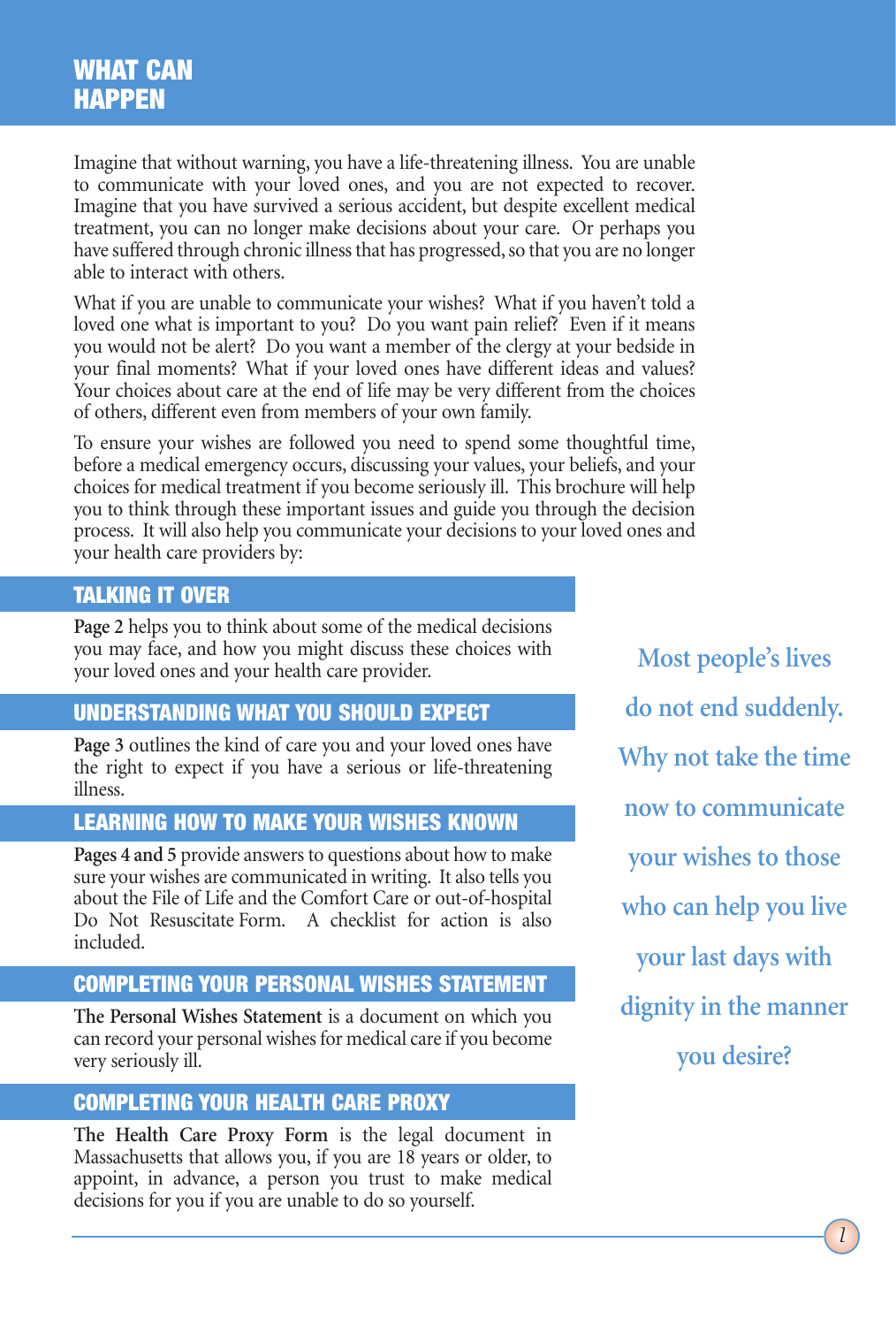## **TALKING IT OVER**

### **Thinking It Over**

Before you talk with those who care about you and those who care for you, you first need to think about what you would want if your life changed due to illness or injury. Here are some questions you may want to consider:

- u What fears or worries do you have about illness or medical care?
- u Do you have fears about a particular treatment?
- u Who would you want to make medical decisions for you if you could not do so yourself?
- u Do you have any religious or spiritual beliefs that would affect decisions about your care?
- u Would you want your life prolonged if you were unable to interact with those you love?

Your Personal Wishes Statement presents some specific medical situations for you to consider if you are very seriously ill and nearing the end of life.

### **Your Loved Ones**

After you have given thought to these questions, it's important to share them with your loved ones. This may not be an easy conversation. It may help to talk about it after watching a movie together, or reading an article, or discussing an experience that a friend has had. It may take several conversations to fully express your wishes. The important thing is to start the conversation. If the need arises, this ensures your wishes will be honored. This is an important gift you can give to those you care about.

### **Your Health Care Agent**

While many people ask a spouse or other family member to be their health care agent, others choose a trusted friend. Here are some questions you may want to ask the person you are considering to speak on your behalf:

**Will you, to the best of your ability:**

- u Respect my wants and needs, even if they are different from your own?
- u Ask questions about my disease and what to expect as I get sicker and near the end of life?
- u Make sure what I have asked for is done?
- u Stay with me even if it gets difficult?

It's important to know that your health care agent can speak for you only if you can not speak for yourself, as determined in writing by your doctor.

### **Your Health Care Provider**

Your health care provider plays an important role in making sure your wishes are honored when you become seriously ill. It is helpful to discuss these issues before you are in the midst of a medical crisis, so both you and your provider are satisfied with the support you may need. The following questions may help to start the conversation:

- u Will you explain the burdens and benefits of any treatment I might need?
- u Will you promise to keep me as comfortable as possible? Would you consult with a comfort-care specialist if you have difficulty managing distressing symptoms?
- u Would it be possible to stay at home and receive treatment?
- u Would you be willing to continue my care if I wanted to have hospice?
- u How much experience have you had caring for people who lived and died with this disease?
- u What symptoms am I likely to have?
- u Will you let me and my loved ones know what to expect as my illness worsens?
- u Will you treat me as a person, not a disease?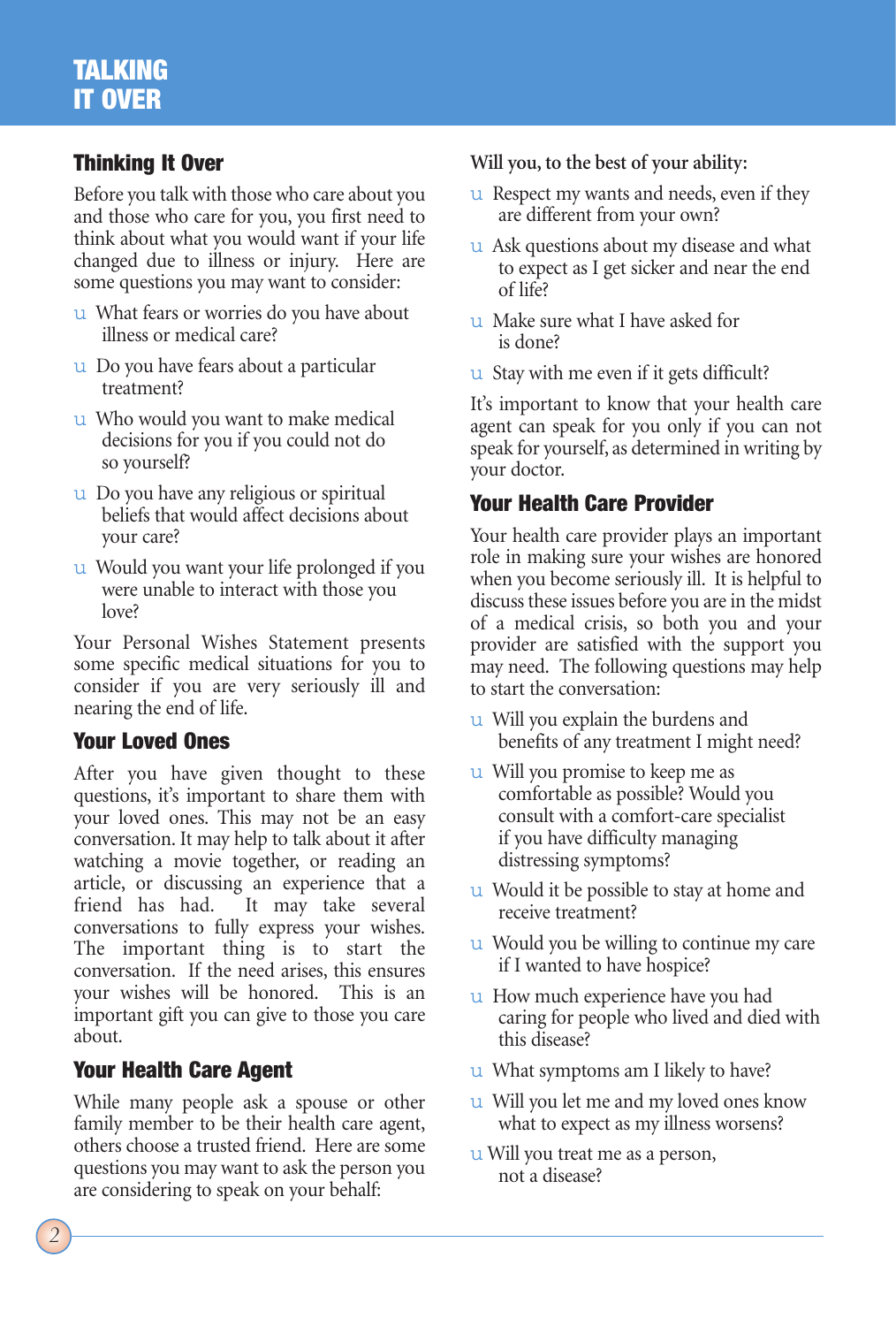### **WHAT YOU SHOULD EXPECT FROM YOUR HEALTH CARE PROVIDER**

Despite the ability of modern medicine to treat and even cure many illnesses, we must remember there are limits to what technology can do. We may not be able to truly appreciate this until we become seriously ill. When this happens, what kind of health care should we expect?

First, we should expect that our wishes will be honored!

Also, Federal and state laws\* ensure that in Massachusetts you have the right to:

- u Considerate and respectful care
- u Information about your condition and treatment
- u Participate in decisions about your care
- u Privacy and confidentiality
- u A Health Care Proxy

Additionally, in 1999 major medical organizations adopted the following "core principles" to guide treatment for patients living their last days. Here are some excerpts:\*\*

- u Respect the dignity of both patients and caregivers.
- u Be sensitive to and respectful of the patient's and family's wishes.
- u Use the most appropriate measures that are consistent with patient choices.
- u Encompass alleviation of pain and other physical symptoms.
- u Assess and manage psychological, social and spiritual/religious problems.



- u Provide access to any therapy that may realistically be expected to improve the patient's quality of life, including alternative or nontraditional treatments.
- u Provide access to palliative care (comfort care) and hospice care.
- u Respect the right to refuse treatment.
- u Respect, with consideration for both patient and family preferences, the physician's professional responsibility to discontinue some treatments when appropriate.



**Now, before you are in the midst of a medical crisis, is the time to become familiar with these principles.**

*3*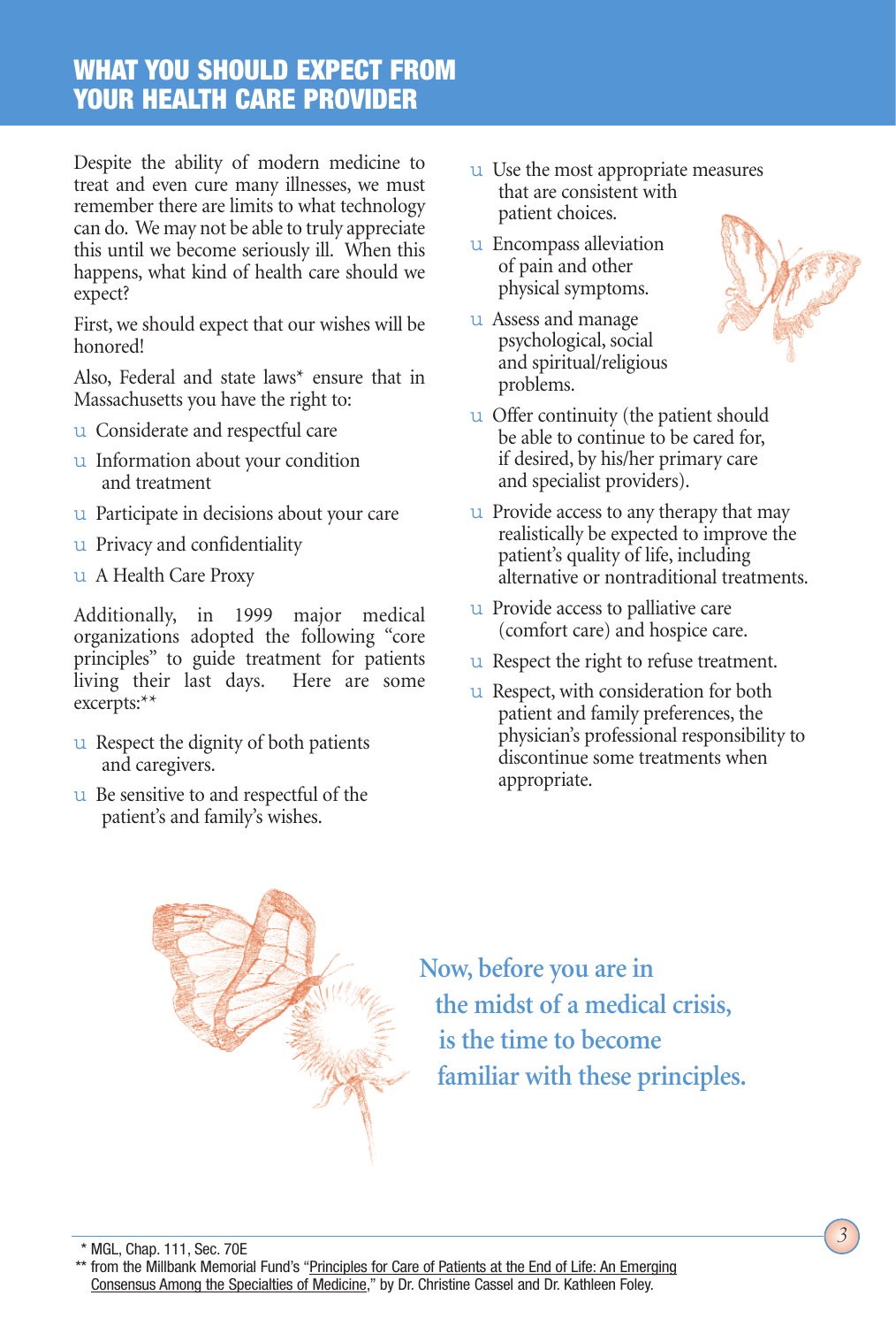## **A SIMPLE CHECKLIST**

**Use this simple checklist\*\*\* to ensure you follow the steps to create a comprehensive advance care plan.**

- q **I have thought about what is important to me and shared that with my family.**
- q **I have chosen my Agent and Alternate.**
- q **I have discussed my wishes with my** (include date):
	- $q$  Agent  $\qquad \qquad$ q Doctors \_\_\_\_\_\_\_\_\_\_\_\_\_\_\_\_\_\_\_\_ q Alternate \_\_\_\_\_\_\_\_\_\_\_\_\_\_\_\_\_\_\_\_ q Spiritual Advisor \_\_\_\_\_\_\_\_\_\_\_\_\_\_

q Family \_\_\_\_\_\_\_\_\_\_\_\_\_\_\_\_\_\_\_\_\_\_

q Attorney \_\_\_\_\_\_\_\_\_\_\_\_\_\_\_\_\_\_\_\_

- q **I have completed my Massachusetts Health Care Proxy Form.**
- q **I have completed my Statement of Personal Wishes.**
- q **I have given copies of both my Health Care Proxy and Personal Wishes Statement to my:**
	- $q$  Agent  $\qquad \qquad$
	- q Doctors \_\_\_\_\_\_\_\_\_\_\_\_\_\_\_\_\_\_\_\_
	- q Alternate \_\_\_\_\_\_\_\_\_\_\_\_\_\_\_\_\_\_\_\_
	- q Spiritual Advisor \_\_\_\_\_\_\_\_\_\_\_\_\_\_
	- $q$  Family  $\qquad \qquad$
	- q Attorney \_\_\_\_\_\_\_\_\_\_\_\_\_\_\_\_\_\_\_\_

*4*

q **I have reviewed and updated my forms as needed.**

## **COMPLETING THE HEALTH CARE PROXY FORM AND THE PERSONAL WISHES STATEMENT**

Fill in the blanks identifying yourself, your health care agent and your alternate. It is not necessary to name an alternate, but it is advisable if your health care agent is not available to act for you at all times. Sign the form in the indicated place in the presence of two adult witnesses. The witnesses must also sign the form, thus affirming they witnessed it and they believe you to be at least 18 years old, of sound mind, and acting of your own free will. Anyone age 18 or older, including a family member, can be a witness. Only your health care agent and your alternate may not serve as witnesses.

If you are physically unable to sign the health care proxy form, someone other than a witness may sign your name, provided he or she does so at your direction and in the presence of the two witnesses. You do not need a lawyer to complete the form.

Your health care proxy becomes effective as soon as it is signed and witnessed. Your health care agent, however, cannot act for you until your physician has certified in writing that you are "unable to make or communicate your own health care decisions." If your physician determines that you have regained the ability to make your own health care decisions, your health care agent's authority to make them for you will cease.

You can make your specific wishes known to your health care agent in a conversation or in a separate personal wishes statement. You will not be able to consider every possible situation that might require your agent to act on your behalf, but you should let your agent know how you feel about those conditions, illnesses and treatments that concern you the most. If you wish to limit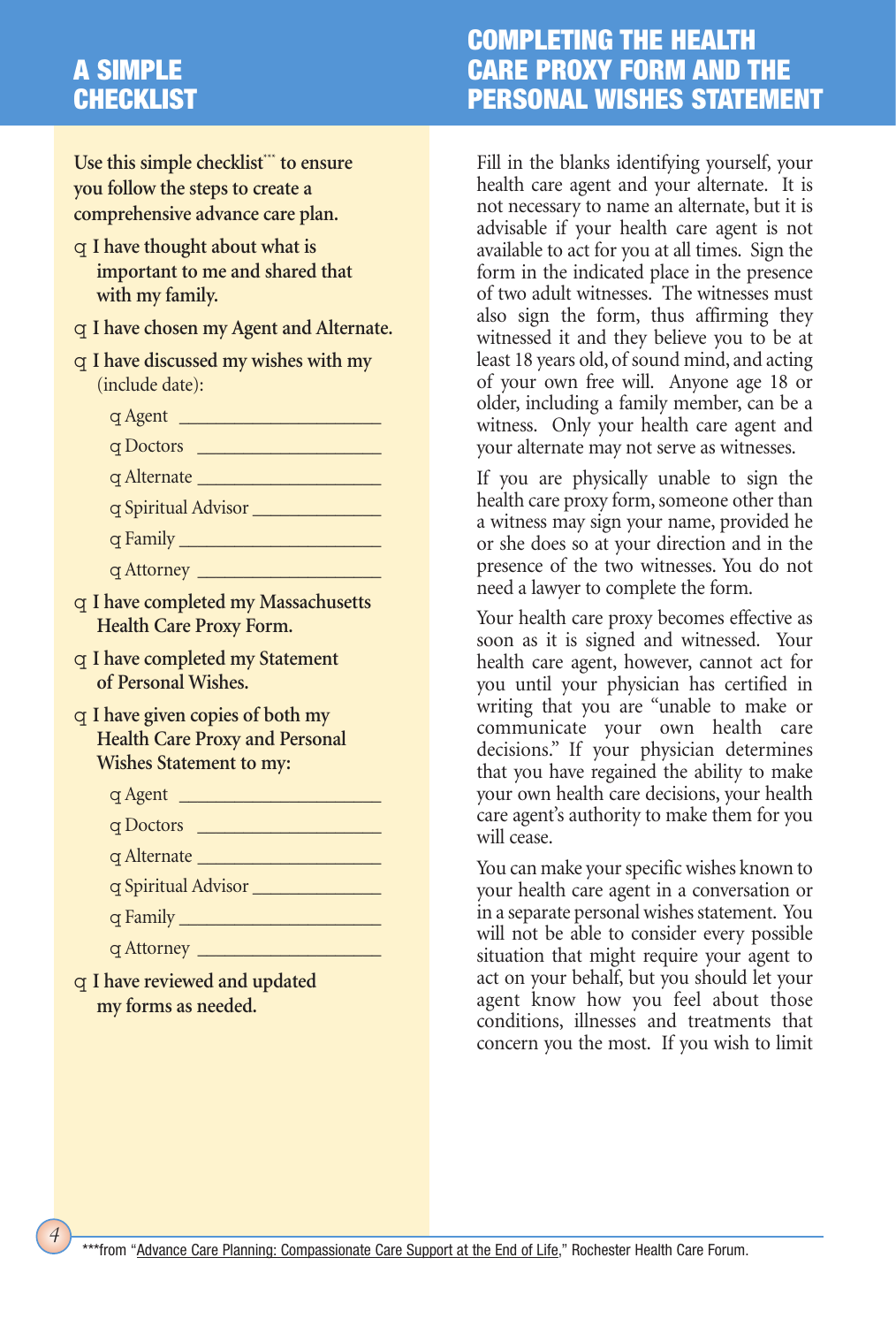#### your agent's authority in any way, you should describe those limitations specifically in the blank space provided on the health care proxy form. Although not required, it is advisable to have your health care agent and alternate also sign your health care proxy in the space provided.

If you change your mind about your health care proxy, you can revoke it by tearing it up; by telling your health care agent, your alternate, your doctor, your nurse or your lawyer that you are revoking it; or by doing anything that clearly shows you no longer intend the health care proxy to have effect.

Your health care proxy will automatically be revoked if you fill out a new health care proxy form, or if you legally separate from or divorce a spouse who was named as your health care agent. Unless you revoke your health care proxy or it is revoked automatically, it will remain in effect until you die. Review it regularly to make sure the names, addresses and telephone numbers of your health care agent and alternate are current, and that your health care agent and alternate are still willing to serve.

Be sure to tell your doctor you have completed a health care proxy, and also make him or her aware of your treatment preferences; if you should go to a hospital, take a copy with you if possible.

Give a copy of your health care proxy to your health care agent, your alternate and your doctor. You may also wish to give copies to family members, your lawyer and your clergy.

Keep your original health care proxy with other important papers in a place that is safe but easy to find. Do not keep it in a safe deposit box.

*(Please note that these instructions and forms are based on Massachusetts laws. Health care proxy laws and protocols, as well as the legal status of personal wishes statements, vary from state to state.)*

### **ADDITIONAL CONSIDERATIONS**

Two programs complement the Advance Care Planning program.

### **The File of Life**

Worcester and several



towns in Massachusetts are implementing the File of Life program. It is used by many communities all over the country to provide emergency medical service personnel or other first responders information needed for emergencies. The File of Life is a 4" x 5" red folder with a magnetized strip that can be posted on your refrigerator. In the folder is a form to be filled out listing emergency contacts and providing essential medical information.

For additional information in Central Massachusetts, call Emergency Medical Services at **508-856-8171 x 2**.

### **Comfort Care**

The Commonwealth of Massachusetts has established a procedure for people living at home whose condition is such they do not wish to be resuscitated. If your heart stops, emergency medical personnel and other first responders must attempt resuscitation unless there is a valid Comfort Care/Do Not Resuscitate (DNR) Order present. The forms are available from and must be signed by your doctor. The Comfort Care order may be inserted in the File of Life folder. An identifying bracelet may also be used. The original form (not a copy) or the bracelet must be present for your wishes to be honored.

For more information, contact the Massachusetts Office of Emergency Medical Services at **617-753-7300**, or **www.state.ma.us/dph/oems/comfort/ ccare.htm**. Your doctor may also call the Department of Public Health Emergency Medical Services Coordinator at **617-624-6000**.